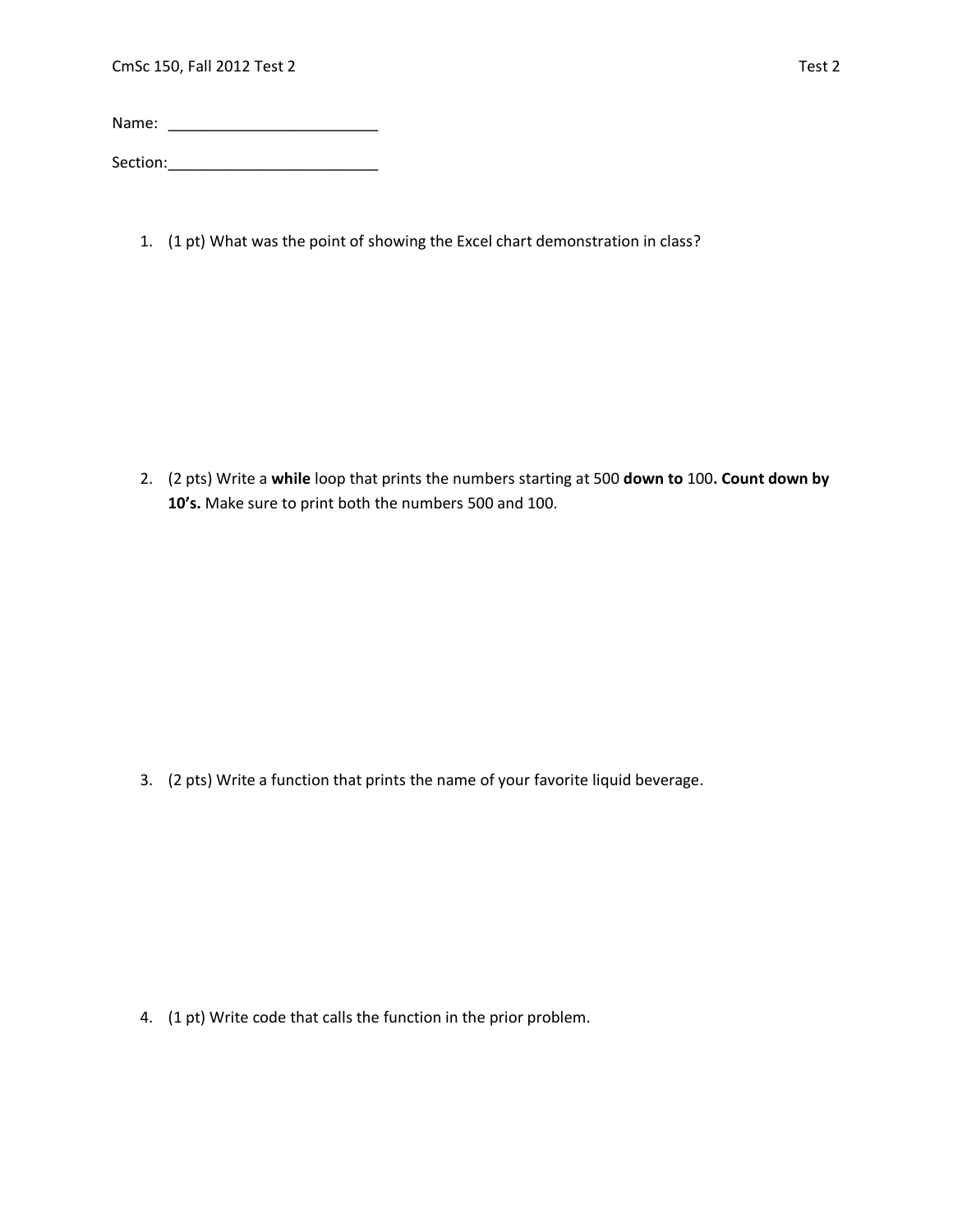5. (3 pts) Write a function that will take in three numbers, and return how many are the same. For example, passing in 5, 5, and 5 should return a three. Passing in 5, 4, 4 should return 2. And passing in 3, 4, 5 would return 0.

6. (2 pts) Write code that will call the function in the prior problem and print the result. Make up the numbers that are passed in.

7. (3 pts) What does this code print?

```
def b():
     print ("b start")
    c() print ("b end")
def a():
     print ("a start")
    c() b()
     print ("a end")
def c():
    print ("c")
a()
```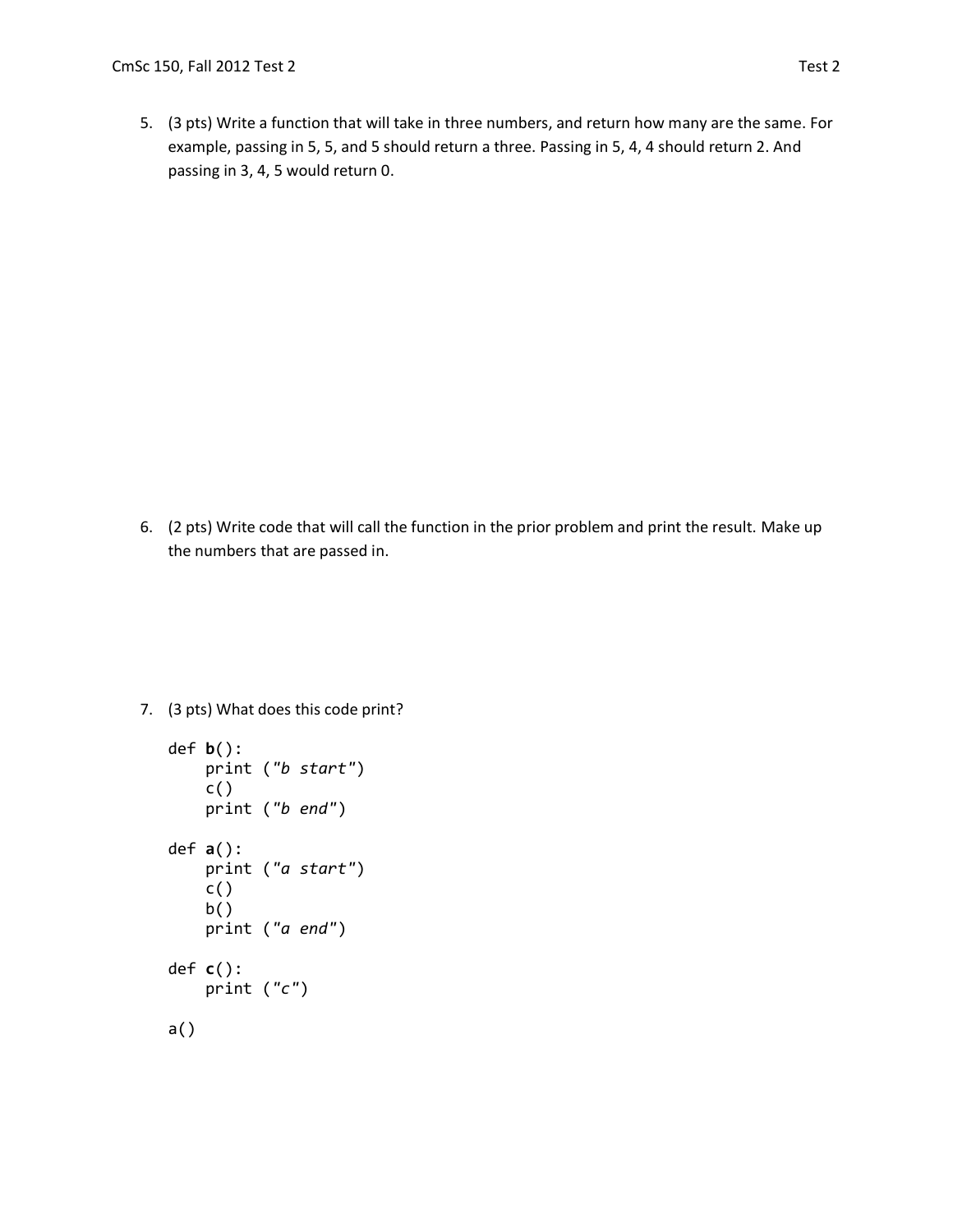8. (2 pts) What does this code print?

```
def a(x):
     print("A1",x)
     x=x+5
     print("A2",x)
     return x
def b(x):
     print("B1",x)
    a(x) print("B2",x)
x=5print("G1",x)
b(x)print("G2",x)
```
9. (1 pt) What is the value of x?

def **sum**(a,b):

print (a+b)

 $x = sum(11, 22)$ 

10. (3 pts) Write a function that will take in an array, and print each element individually: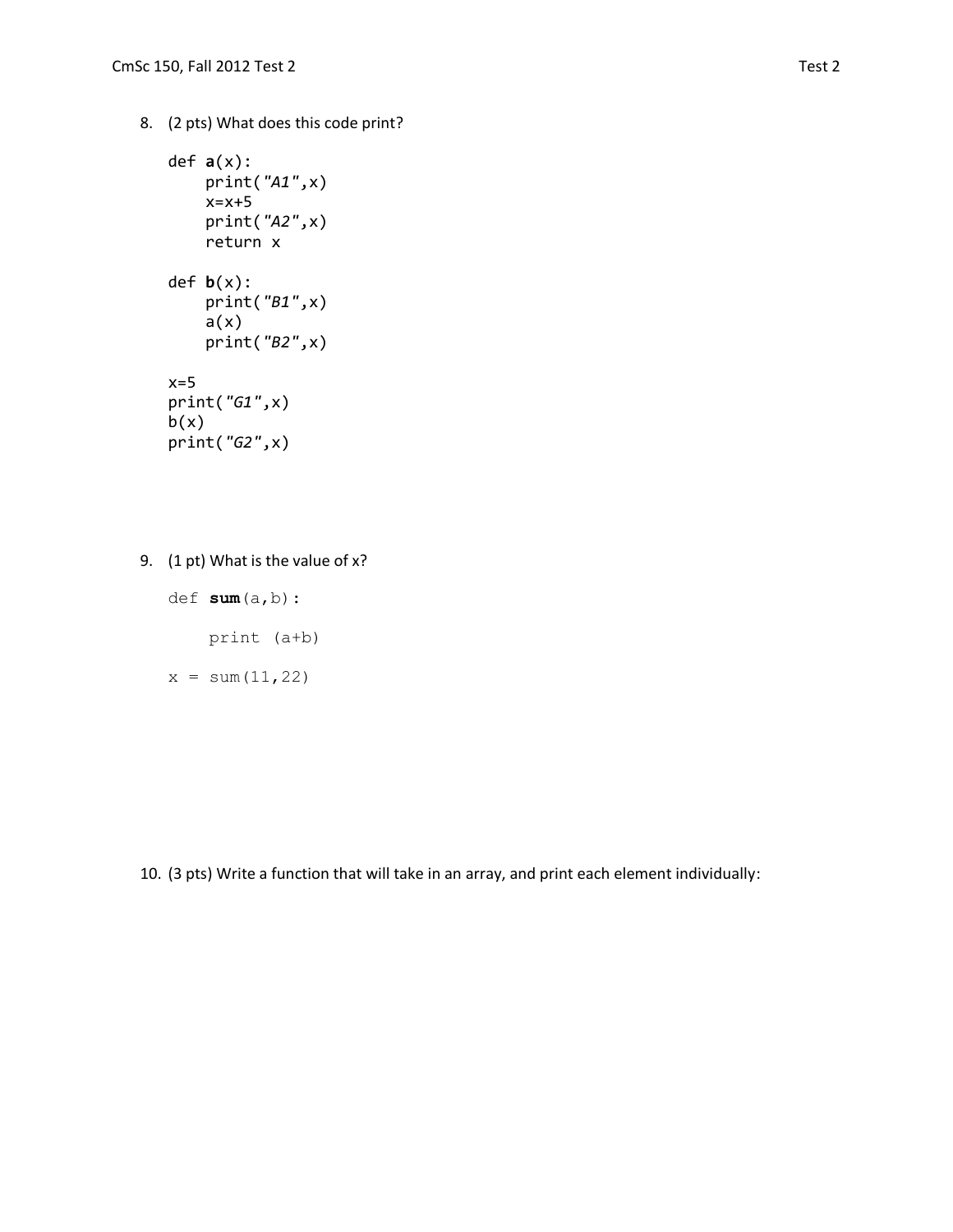11. (5 pts) Write a function that will take in an array, and return the sum.

12. (3 pts) Take a look at the two blocks of code below. Explain or write out how their output will be different:

```
# Block 1
for i in range(3):
     for j in range(3):
         print ("*",end="")
         print ()
# Block 2
for i in range(3):
     for j in range(3):
        print ("*",end="")
     print ()
```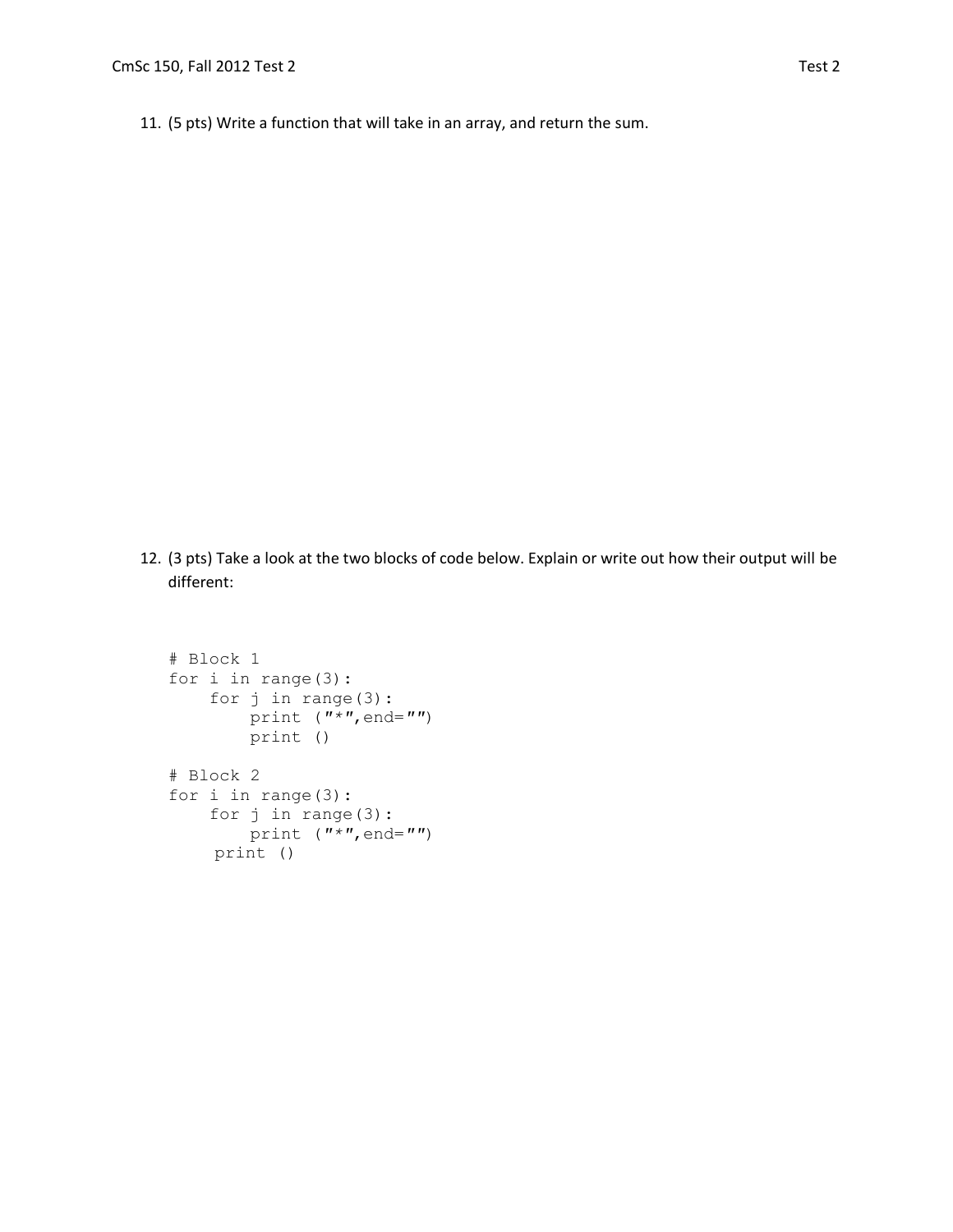13. (1 pt) What does this code print?

```
x=[[3,[4,5]], 6, 7, 8, [9, 10]]
print (len(x))
```
14. (4 pts) This code should count the number of times a number appears in an array, in this case 2. There are 5 things wrong with this code. Find at least 4:

```
def countNumbers(list,key):
    count=0
    for i in range( list ):
         if list == key:
            count += 1 return count
```

```
myList=[3,4,32,4,23,4,5,3,2,2,43,56,7,54,43,2,4]
c=countNumbers(list,2)
print(count)
```